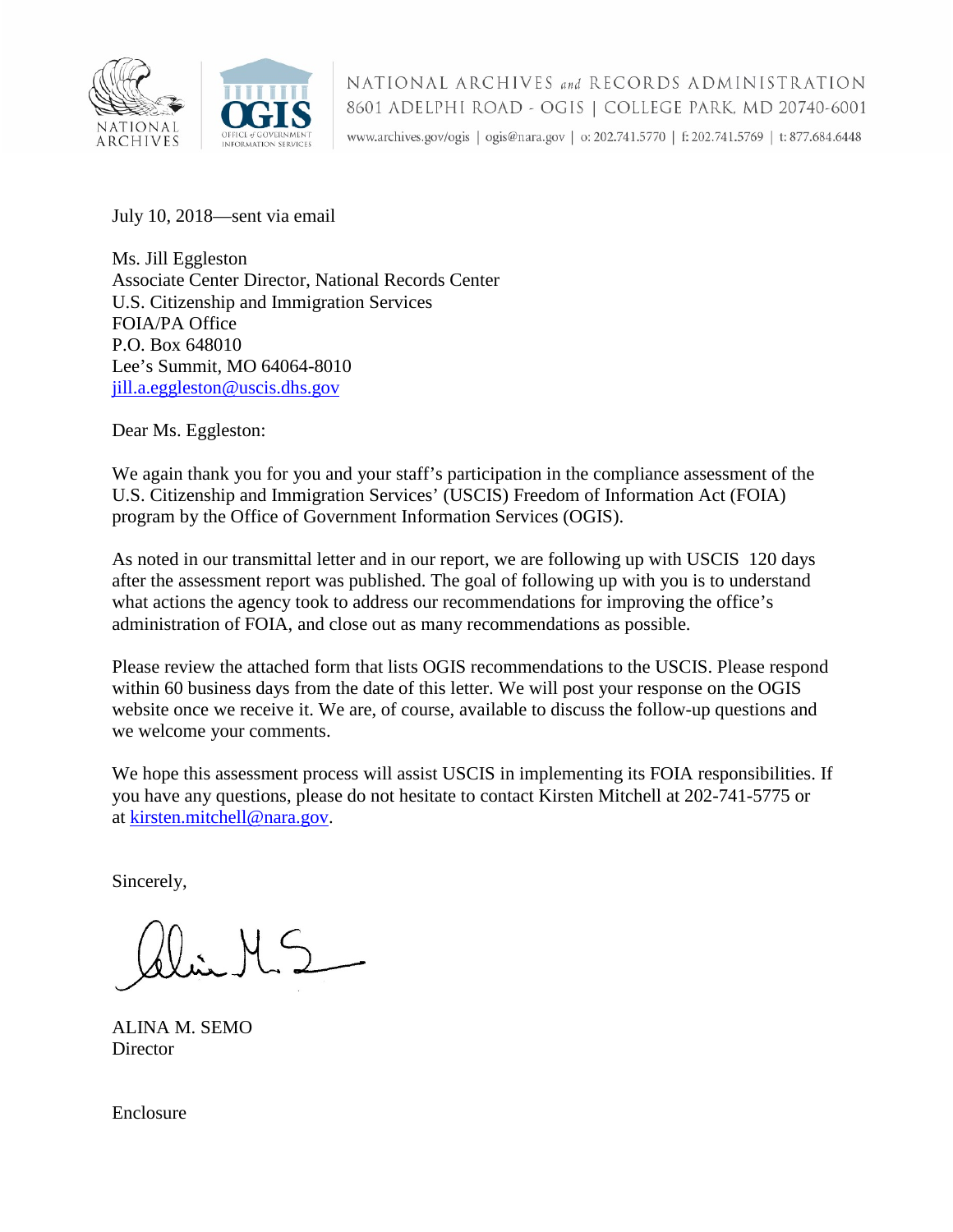

## **Follow-up to Compliance Assessment of the Freedom of Information Act (FOIA) program at U.S. Citizenship and Immigration Services (USCIS)**

Date: July 10, 2018 Date Report Issued: February 9, 2018

The Freedom of Information Act (FOIA), which established the Office of Government Information Services (OGIS), 5 U.S.C. § 552(h), mandates that the office review agencies' FOIA policies, procedures and compliance. We assessed the FOIA program at U.S. Citizenship and Immigration Services (USCIS) and issued a report on February 9, 2018. As part of our assessment program, we follow up with agencies 120 days later to understand what actions the agency took to address our recommendations for improving the administration of FOIA.

**Finding 1: USCIS has an efficient FOIA process in place but is not able to respond within the 20-**

*Recommendation: Continue to work with the component's leadership to ensure that the FOIA program has sufficient staffing to respond to requests and reduce its backlog.*

**Agency Response:** 

## **Finding 2: USCIS's current FOIA tracking and processing system is outdated and a replacement**

*Recommendation: Continue to explore how technology can be used to improve efficiency. Weigh the costs and benefits of producing machine-readable digitized versions of A-Files that would enable FOIA processors to use computer-assisted review tools.*

**Agency Response:**